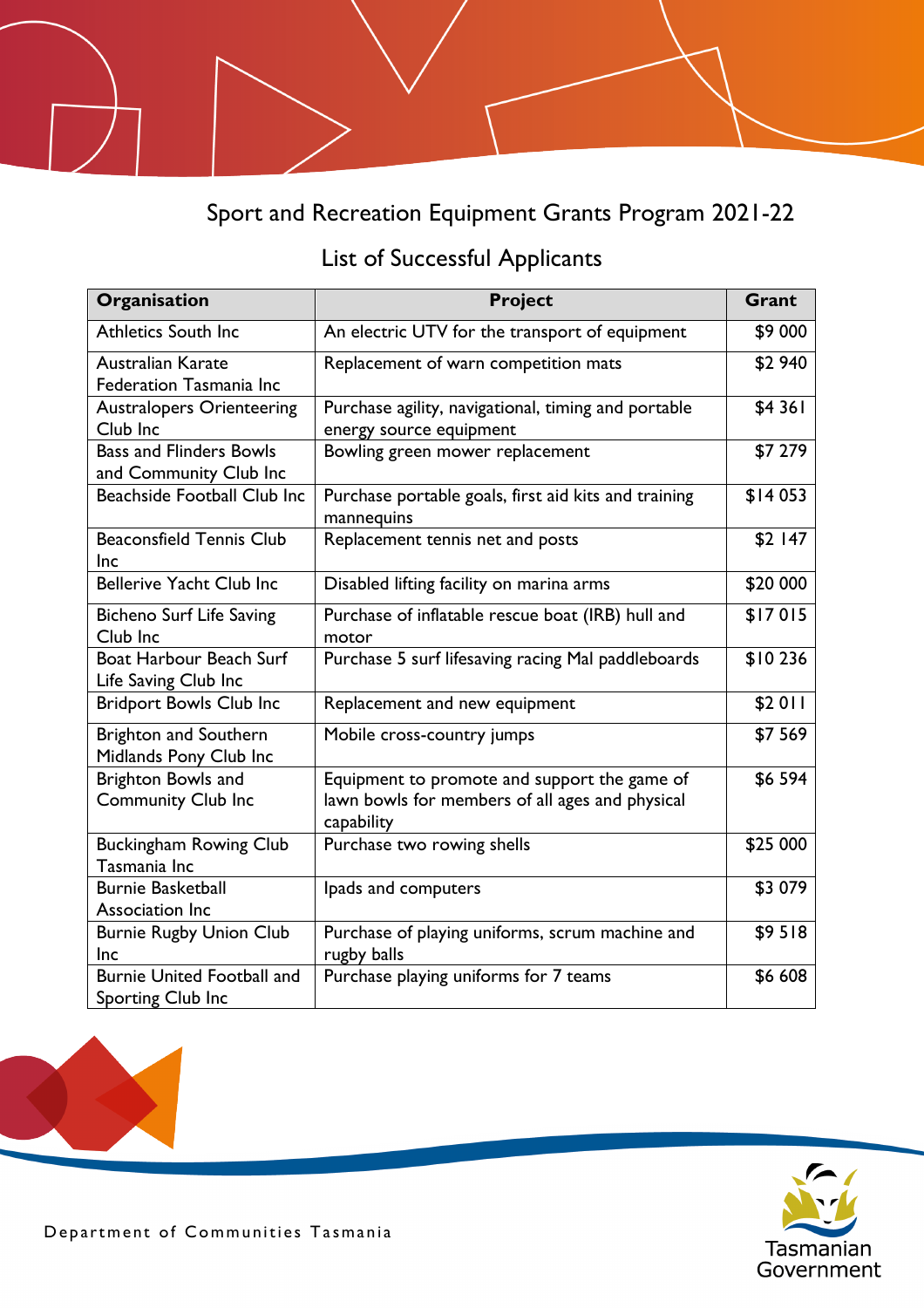

| Organisation                                                 | <b>Project</b>                                                                                                                                                             | Grant    |
|--------------------------------------------------------------|----------------------------------------------------------------------------------------------------------------------------------------------------------------------------|----------|
| Central Highlands Council                                    | 12 volt battery operated line marking machine                                                                                                                              | \$3 380  |
| Circular Head Council                                        | Replacement of two practice cricket pitches                                                                                                                                | \$19800  |
| <b>Cradle Coast Aquatic Inc</b>                              | To provide timing equipment for swimming<br>competitions and training                                                                                                      | \$9 660  |
| <b>Deloraine Table Tennis</b><br>League Inc                  | 8 Wheelchair-friendly table tennis tables & nets;<br>Boccia equipment x 2; table tennis coaching<br>equipment x 2; table tennis disability support<br>equipment $\times$ 3 | \$10077  |
| Derwent Canoe club Inc                                       | Replace club canoes x 10                                                                                                                                                   | \$17500  |
| Derwent Cricket Club Inc                                     | Purchase of equipment and uniforms for women's<br>team                                                                                                                     | \$17014  |
| Derwent Storms Dragon<br><b>Boat Club Inc</b>                | Purchase of exercise equipment for off-water<br>training                                                                                                                   | \$4 000  |
| <b>Derwent Valley Horse</b><br><b>Riders Association Inc</b> | Purchase Equestrian Competition Equipment -<br>Show Jumping, Dressage and Working Equitation                                                                               | \$13015  |
| Devonport Tennis Club Inc                                    | Pressure washer court cleaner                                                                                                                                              | \$3812   |
| Dominoes Basketball Club<br><b>Inc</b>                       | Basketball system, free standing hoops and<br>backboards                                                                                                                   | \$5916   |
| Dressage Association of<br>Tasmania Inc                      | Four tablets for scoring dressage competitions                                                                                                                             | \$4 674  |
| East Coast Junior<br>Motorcross Club Inc                     | Case International front-end loader                                                                                                                                        | \$11200  |
| <b>East Devonport Football</b><br>Club Inc                   | Extra training, coaching, first aid and administrative<br>equipment                                                                                                        | \$13728  |
| Equestrian Tasmania Inc                                      | Arena fencing                                                                                                                                                              | \$5 325  |
| Equestrian Tasmania Inc                                      | Jumping equipment plus 20ft shipping container                                                                                                                             | \$12338  |
| Fossil Bank Gun Club Inc                                     | 3 x right hand MEC defender 300 traps and 2 x left<br>hand MEC defender 300 traps                                                                                          | \$15 347 |
| Franklin Bowls Club Inc                                      | Shading                                                                                                                                                                    | \$2 480  |
| George Town Football<br>Club Inc                             | Purchase of AFL goal nets and associated poles                                                                                                                             | \$25 000 |
| <b>Glenorchy Anglers Club Inc</b>                            | 2 x GS automated external defibrillators with CPR<br>device                                                                                                                | \$3 920  |
| <b>Glenorchy Basketball</b><br>Association Inc               | Uniforms, balls and equipment                                                                                                                                              | \$18066  |
| <b>Glenorchy Rowing Club Inc</b>                             | 6 sets of S2 soft sculling oars                                                                                                                                            | \$4 009  |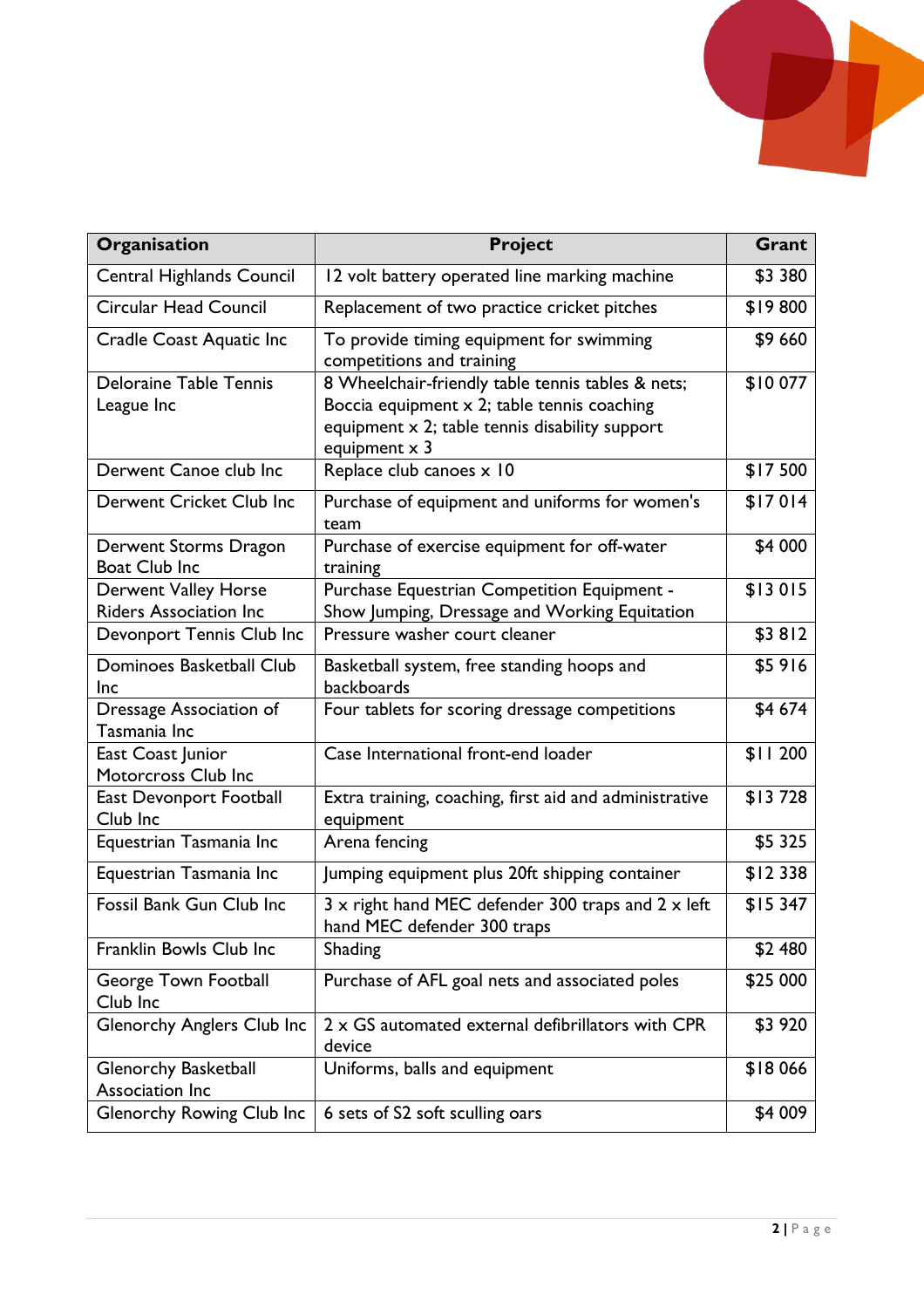

| Organisation                     | <b>Project</b>                                    | Grant     |
|----------------------------------|---------------------------------------------------|-----------|
| <b>Hobart Districts Little</b>   | Frame covers to provide shelter and weather       | \$4 840   |
| <b>Athletics Centre Inc</b>      | protection, automatic external defibrillator      |           |
| <b>Hobart Phoenix Basketball</b> | Procurement of defibrillator, television and      | \$15835   |
| Association Inc                  | shooting machine                                  |           |
| <b>Hobart United FC Inc</b>      | Mobile match official goal posts                  | \$4 864   |
| Huon District Pony and           | Purchase cross country equipment to hold cross    | \$17679   |
| Riding Club Inc                  | country events for all levels                     |           |
| Kingborough Little               | Purchase Polaris Ranger EV UTV to assist          | \$16396   |
| <b>Athletics Centre Inc</b>      | movement of heavy equipment around sites/parks    |           |
| Kingston Beach Golf Club<br>Inc  | 4066R compact utility tractor (52 PTO hp)         | \$25 000  |
| Kingston Beach Sailing Club      | Replacement/upgrade of current small inflatable   | \$16816   |
| Inc                              | coach boat to a craft more suitable for rescue in |           |
|                                  | adverse conditions                                |           |
| Knight Frank Northern            | Playing uniforms and netballs to establish new    | \$9 704   |
| Hawks Netball Club Inc           | teams                                             |           |
| Knights Cricket Club Inc         | Barrier protection for cricket net posts and      | \$2916    |
|                                  | additional player uniforms                        |           |
| Knights Gridiron Club Inc        | Purchase of safety equipment                      | \$17114   |
| Launceston Baseball League       | Equipment including water resistant leather       | \$2641    |
| Inc                              | baseballs; Mizuno B21 maple/carbon elite baseball |           |
|                                  | bats                                              |           |
| <b>Launceston Kart Club</b>      | Safety maintenance & compliance equipment         | \$23 648  |
| Leven Yacht Club Inc             | Leven rescue I                                    | \$10 000  |
| Mersey Clay Target Club          | Replacement trap machine                          | \$10824   |
| Inc                              |                                                   |           |
| Mersey Rowing Club Inc           | Replacement quadruple scull crew boat             | \$12 500  |
| Mersey Valley - Devonport        | Purchase of replacement track wheels for club     | \$4 160   |
| Cycling Club Inc                 | track bikes                                       |           |
| Mersey Valley - Devonport        | Purchase of indoor training cycling equipment     | \$3 436   |
| Cycling Club Inc                 |                                                   |           |
| Midlands Pony Club Inc           | Generator to power club rooms                     | \$5 3 3 5 |
| Montagu Bay Cricket Club         | Bowling machine                                   | \$5 000   |
| <b>Inc</b>                       |                                                   |           |
| Nelson Eastern Suburbs           | Portable goals and playing shirts                 | \$8725    |
| Football Club Inc                |                                                   |           |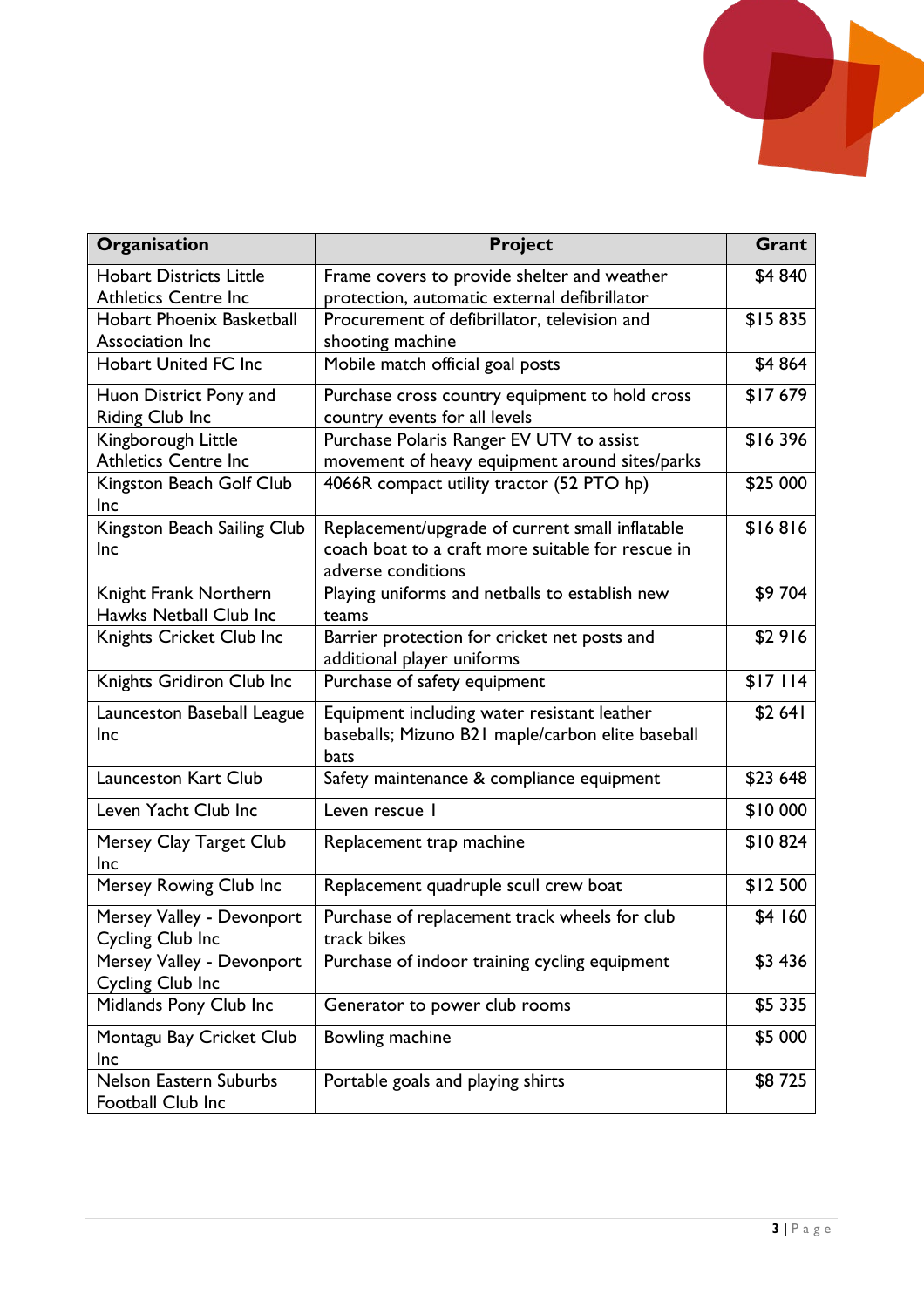

| Organisation                                                           | <b>Project</b>                                                                         | Grant       |
|------------------------------------------------------------------------|----------------------------------------------------------------------------------------|-------------|
| New Norfolk Golf Club Inc                                              | Golf carts                                                                             | \$18 000    |
| <b>New Norfolk Panthers</b><br>Soccer Club Inc                         | Purchase of equipment                                                                  | \$4 690     |
| New Norfolk Rowing Club<br><b>Inc</b>                                  | New racing 4x-/4- boat                                                                 | \$22 000    |
| New Norfolk Tennis Club<br><b>Inc</b>                                  | Replacement of existing tennis court lighting                                          | \$3 350     |
| North Hobart Bowls and<br><b>Community Centre Inc</b><br>(Shade Cloth) | Rink shade cloths                                                                      | \$4 488     |
| North Hobart Junior<br>Football Club Inc                               | New playing jumpers, footballs and game and<br>training supplies for Club.             | \$19617     |
| <b>Northern Midlands</b><br>Sporting Clays Inc                         | 7 clay target throwers (traps)                                                         | \$19920     |
| Northern Tasmanian<br><b>Athletics Inc</b>                             | Assist with purchase of new high jump bag                                              | \$14 132    |
| Northern Tasmanian<br><b>Croquet Centre Inc</b>                        | Two laptops, associated equipment, and software                                        | \$3 3 1 5   |
| Northern Tasmanian Junior<br>Soccer Association Inc                    | Purchase two sets of aluminium, movable, full size<br>soccer goals                     | \$8 300     |
| Oatlands Golf Club Inc                                                 | Add and upgrade the existing golf equipment                                            | $$13$ $158$ |
| Palena Netball Club Inc                                                | Upgrade club equipment                                                                 | \$5 900     |
| Paraquad Association of<br>Tasmania Inc                                | Assist with purchase of 4 specialist Rugby<br>wheelchairs                              | \$17800     |
| Penguin Bowls Club Inc                                                 | Lawn bowls equipment - portable ditch steps, bowls<br>mats and bowls jacks             | \$2 400     |
| <b>Pickleball Association</b><br>Tasmania Inc                          | Pickleball tutor machines                                                              | \$4 000     |
| Riverside Cricket Club Inc                                             | Automate external defibrillator, clubroom first aid<br>kit and portable first aid kits | \$2915      |
| Rosny Park Bowls Club Inc                                              | Greens mower                                                                           | \$6 239     |
| Rowing Tasmania Inc                                                    | Outboard motors replacement program                                                    | \$13451     |
| Royal Yacht Club of<br>Tasmania                                        | Purchase a rescue boat to support dinghy sailing<br>training and racing.               | \$15 567    |
| Sandy Bay Harriers Club<br>Inc                                         | New tent and competition singlets                                                      | \$2 500     |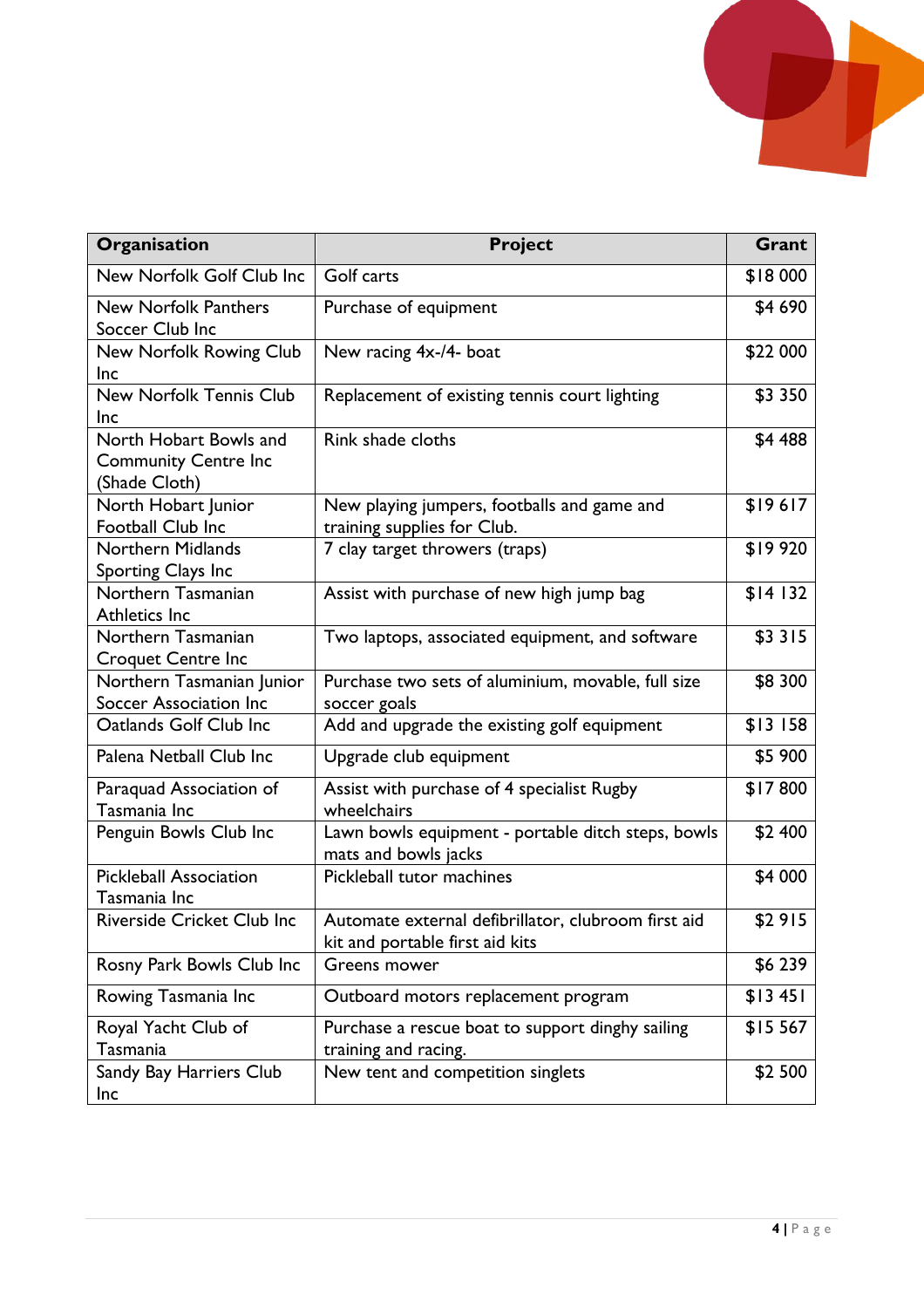

| Organisation                                                                         | <b>Project</b>                                                                                 | Grant    |
|--------------------------------------------------------------------------------------|------------------------------------------------------------------------------------------------|----------|
| Scout Association of<br>Australia Tas Branch -                                       | New kayaks, accessories and safety equipment                                                   | \$2 307  |
| <b>Taroona Scout Group</b><br>Scout Association of                                   |                                                                                                |          |
| Australia Tasmanian Branch<br>(1st Derwent Sea Scouts<br>Group)                      | Replacement of essential boating equipment (trailer<br>and new sails)                          | \$6 691  |
| Scout Association of<br>Australia Tasmanian Branch<br>(Blackmans Bay Scout<br>Group) | Kayaks and camping equipment                                                                   | \$7939   |
| She Shreds Australia Inc                                                             | Purchase skate ramps, safety barriers, seating and<br>storage cupboards                        | \$21 650 |
| Smithton Basketball Club<br><b>Inc</b>                                               | Uniforms for 10 junior teams                                                                   | \$10416  |
| Soaring Club of Tasmania<br>Inc                                                      | Ride on lawn mower for upkeep of grass runways<br>and taxiways at the Soaring Club of Tasmania | \$14500  |
| South East Launceston<br>Devil's Basketball Club Inc                                 | Training equipment, uniforms and items to support<br>volunteer coaches                         | \$8 327  |
| South East United FC Inc                                                             | Training equipment (portable goals and footballs)                                              | \$12650  |
| South East United FC Inc                                                             | To contribute towards the purchase of office<br>equipment (office computer).                   | \$2 100  |
| South Launceston Little<br><b>Athletics Centre Inc</b>                               | Purchase a new set of hurdles (100)                                                            | \$8 044  |
| Sports Riders Club of<br>Tasmania Inc                                                | Purchase radios and headsets                                                                   | \$4 384  |
| St Anne's Cricket Club Inc                                                           | Purchase of equipment                                                                          | \$2 980  |
| <b>Stanley Golf Club Inc</b>                                                         | Purchase 4x4 motorbike with "side by side buggy"                                               | \$16 000 |
| Tamar Rowing Club Inc                                                                | Rowing oars and gym upgrade                                                                    | \$12759  |
| Taroona Bowls and<br><b>Community Clubs Inc</b>                                      | Purchase of equipment - scarifier                                                              | \$3 500  |
| Taroona Tennis Club Inc                                                              | Purchase of fit for purpose defibrillator                                                      | \$2 120  |
| <b>Tasman Golf Club Inc</b>                                                          | One electric cart and cart paths                                                               | \$14 920 |
| <b>Tasmanian Indoor Bias</b><br><b>Bowls Association Western</b><br>Division Inc     | Purchase Indoor bias bowls                                                                     | \$2 400  |